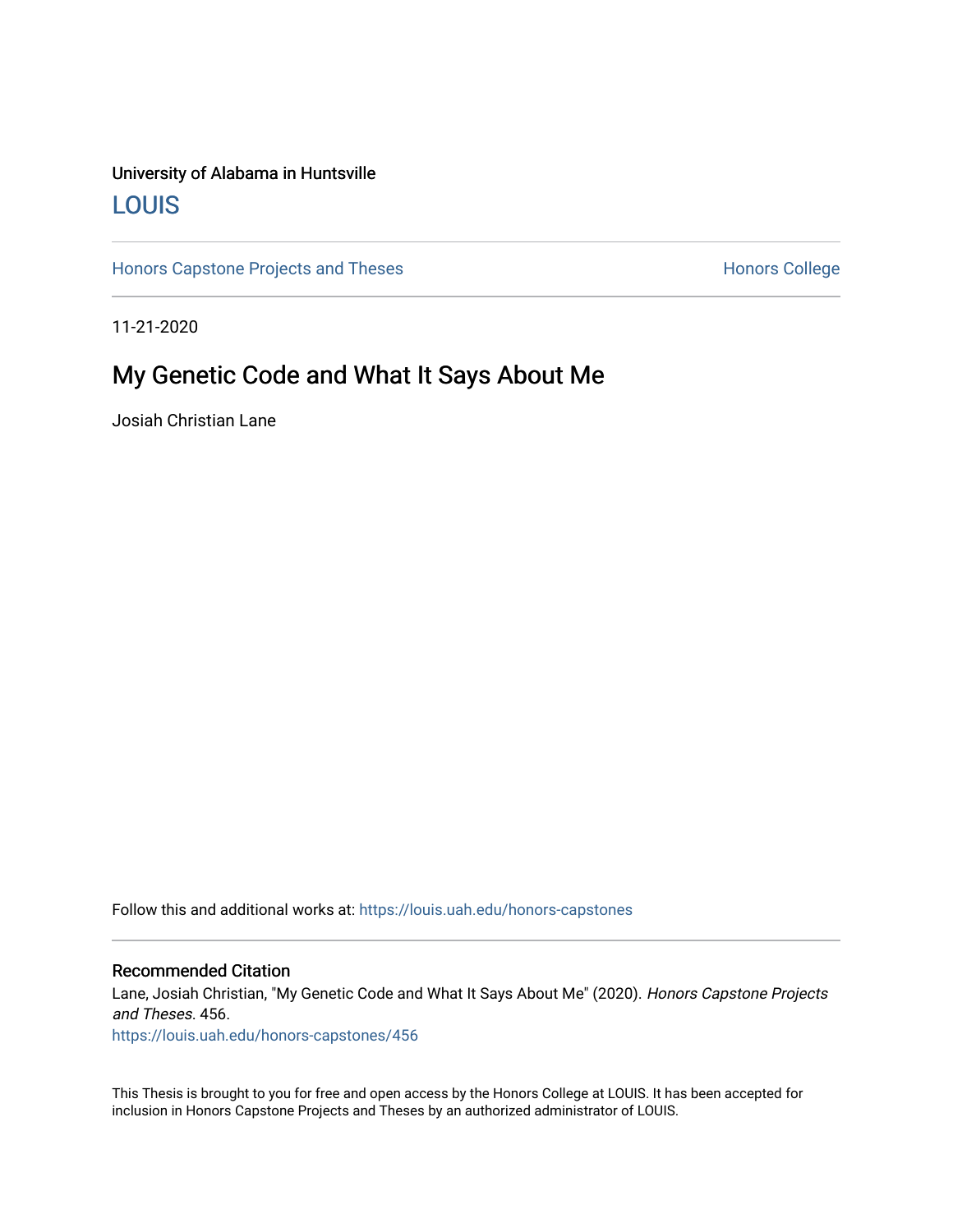# My Genetic Code and What It Says About Me

by

# Josiah Christian Lane

An Honors Capstone submitted in partial fulfillment of the requirements for the Honors Diploma to

The Honors College of The University of Alabama in Huntsville 11/21/2020 Honors Capstone Director: Professor Judy Cooper Lecturer, Biological Sciences Department

| Josiah Lane                                              | 11/21/2020                    |
|----------------------------------------------------------|-------------------------------|
| Student                                                  | Date                          |
|                                                          |                               |
| Judy E. Cooper                                           | 11/21/2020                    |
| Director                                                 | Date                          |
|                                                          |                               |
| Paul Wolf                                                | 11/21/2020                    |
| Department Chair                                         | Date                          |
| Digitally signed by William S<br>William S<br>Wilkerson  |                               |
| Date: 2020.11.30 12:28:59<br>Wilkersonere to endergress! | Click or tap to enter a date. |
| <b>Honors College Dean</b>                               | Date                          |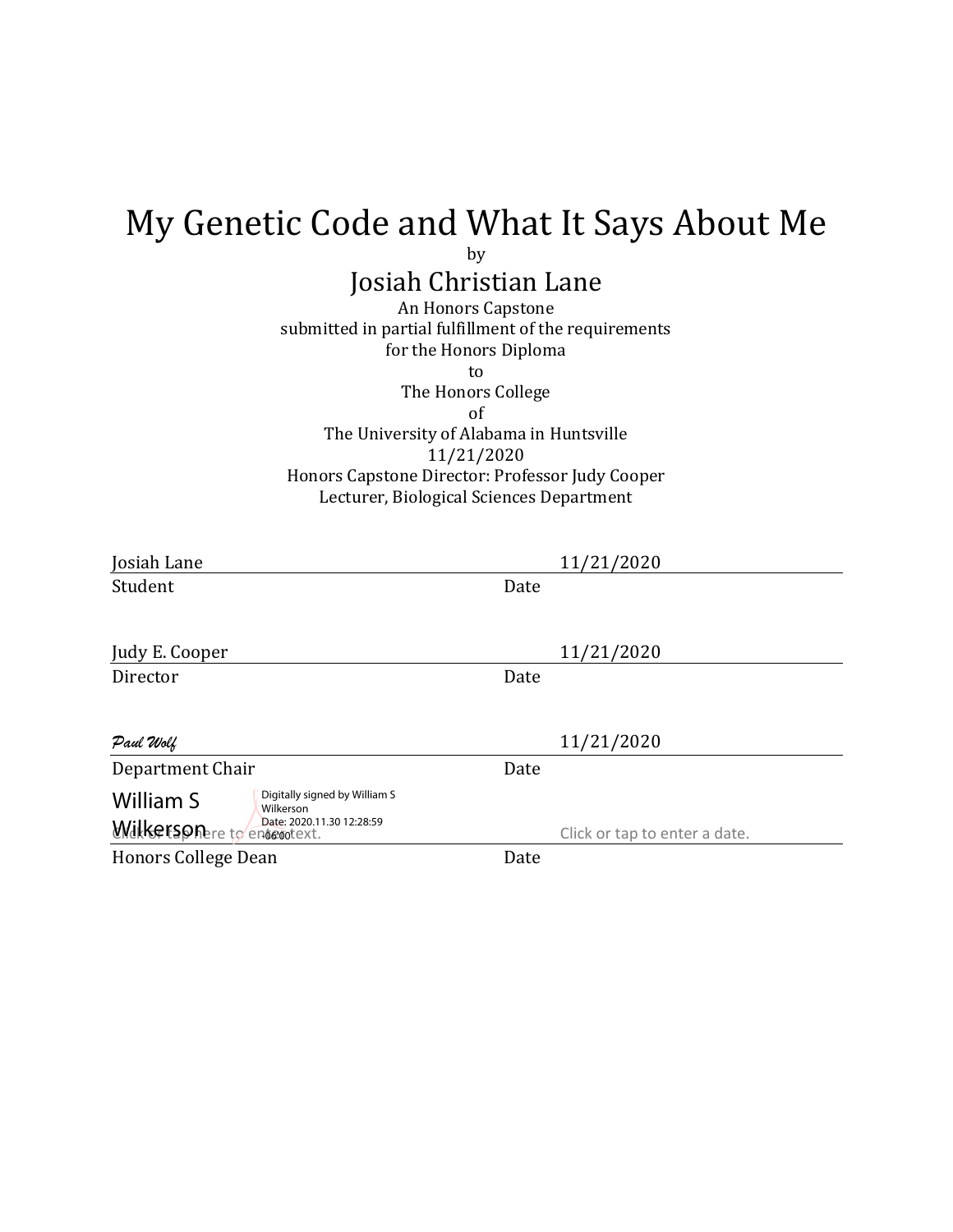

**Honors College Frank Franz Hall** +1 (256) 824-6450 (voice) +1 (256) 824-7339 (fax) honors@uah.edu

Honors Thesis Copyright Permission

This form must be signed by the student and submitted with the final manuscript. In presenting this thesis in partial fulfillment of the requirements for Honors Diploma or Certificate from The University of Alabama in Huntsville, I agree that the Library of this University shall make it freely available for inspection. I further agree that permission for extensive copying for scholarly purposes may be granted by my advisor or, in his/her absence, by the Chair of the Department, Director of the Program, or the Dean of the Honors College. It is also understood that due recognition shall be given to me and to The University of Alabama in Huntsville in any scholarly use which may be made of any material in this thesis.

Josiah Lane

**Student Name (printed)** 

Josiah Lane

**Student Signature** 

11/21/2020

Date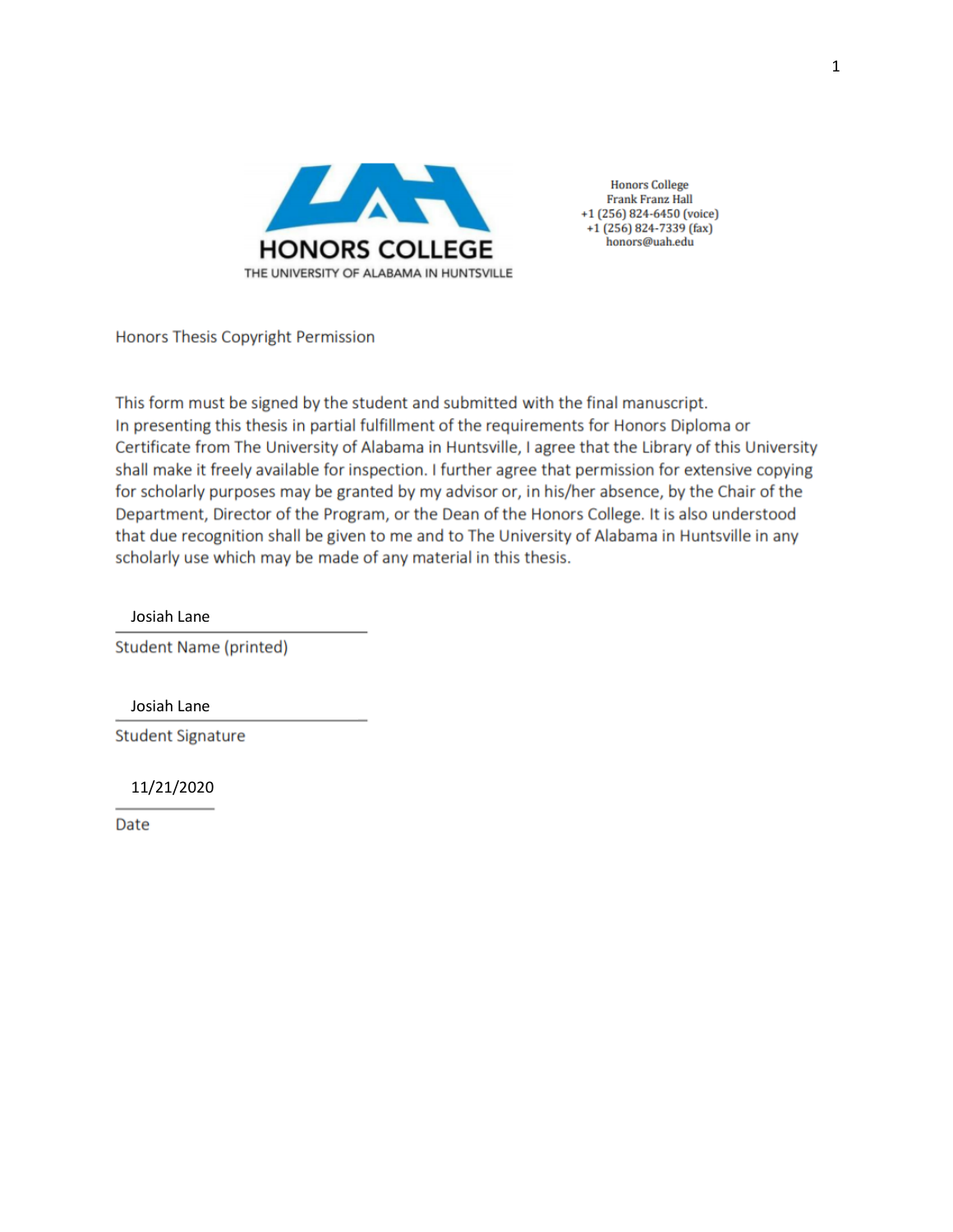## Table of Contents

| Abstract                                        | 3 |
|-------------------------------------------------|---|
| Introduction                                    |   |
| Chapter 1: Nebula Genetics, Research and Coding | 5 |
| <b>Chapter 2: Problems and Solutions</b>        |   |
| Conclusion                                      | ч |
| References                                      |   |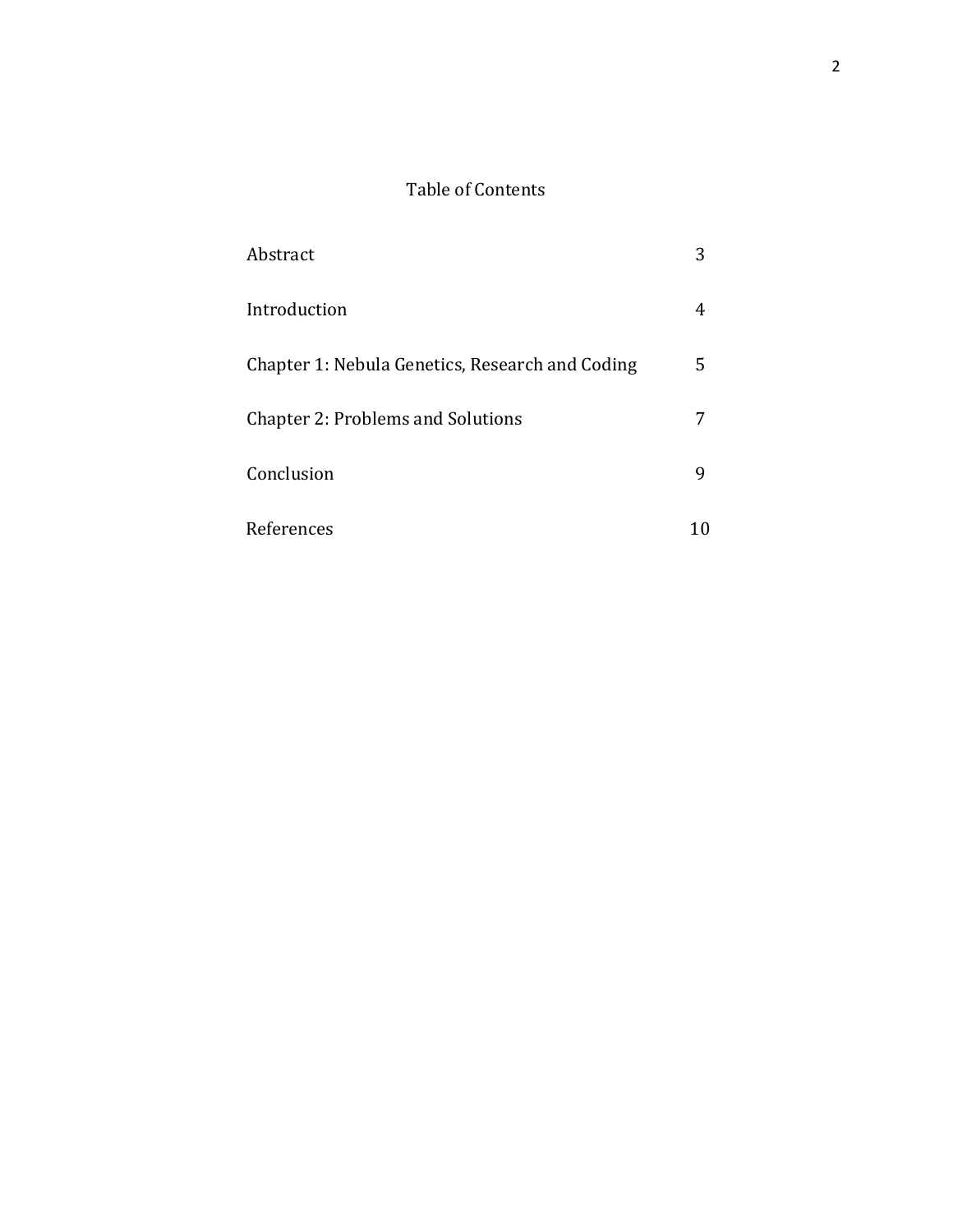#### **Abstract**

We all have our own unique genetic code and as a microbiology major this is especially interesting to me. My capstone project focused on analyzing my genetic code after having it sequenced by the company Nebula Genetics. I took this information and checked it for certain segments of code that corresponded to physical traits. This was accomplished by writing a program in Bash using online tools and my own work. The majority of the work was researching the segments of code using online databases and coding the program to analyze what it meant. I had expected to learn a lot about myself through this project and hope I can put this knowledge to good use.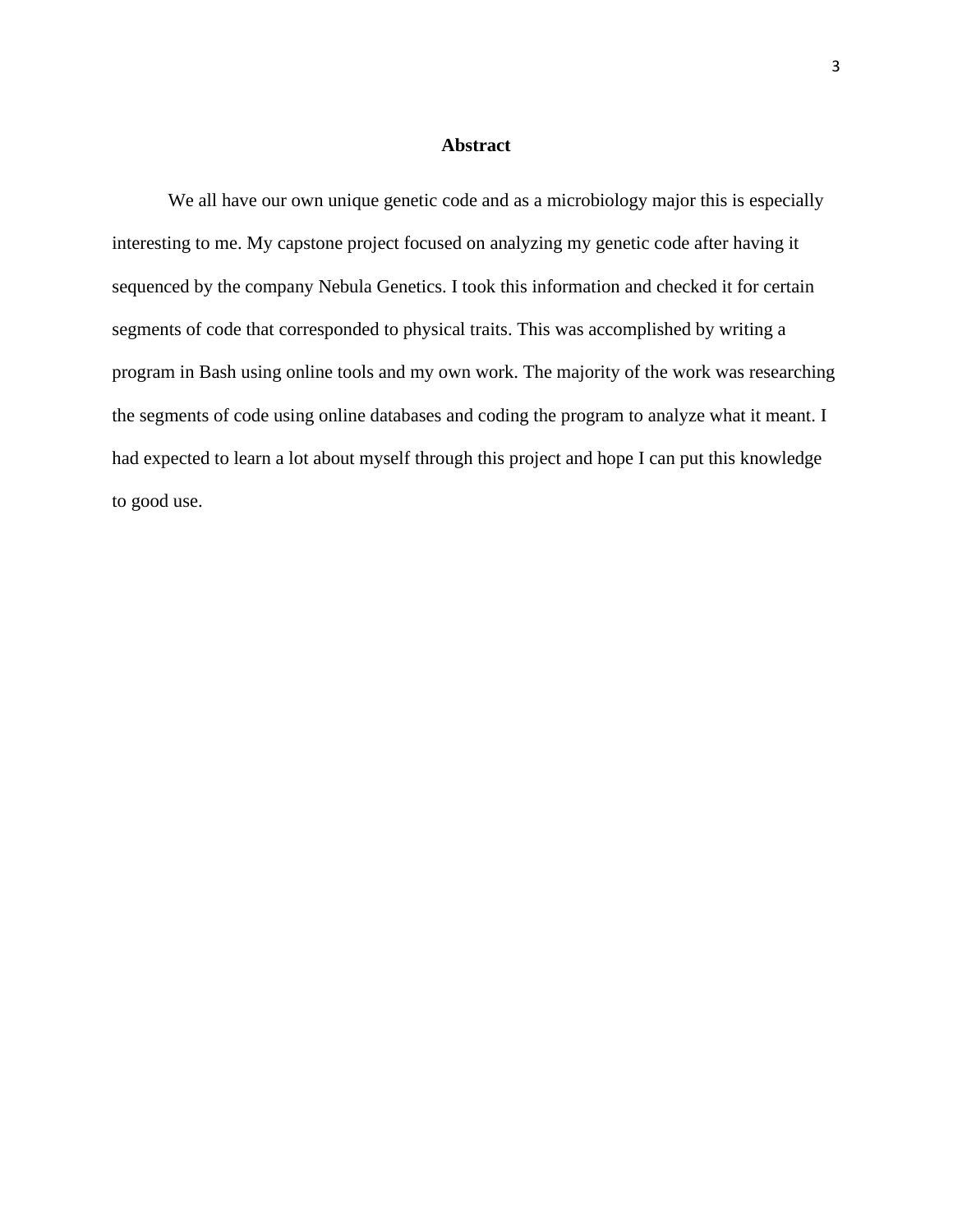#### **Introduction**

There are over 3 billion nucleotides making up more than 20,000 genes in the human genome across 23 pairs of chromosomes (1). Nucleotides are the building blocks of the human genome, when stacking together they form strands of DNA, genes, and chromosomes. The Human Genome Project was completed in 2003, but the work on the human genome was far from over (1). As scientist continue to narrow down the number of genes, this project was undertaken to look at just a few of the genes that have already been identified over the years.

This project has several facets to it including research into the genes themselves, research into which computer language was best for analyzing the genomic data, which company would be best suited for gathering the raw genomic data, deciding which secondary tools would be useful, and putting the program together. The project was designed to be primarily research into genes with a program that could compare the nucleotide sequence of a gene with the genomic data. The work was done primarily over the summer of 2020 with the final work done in the fall of 2020.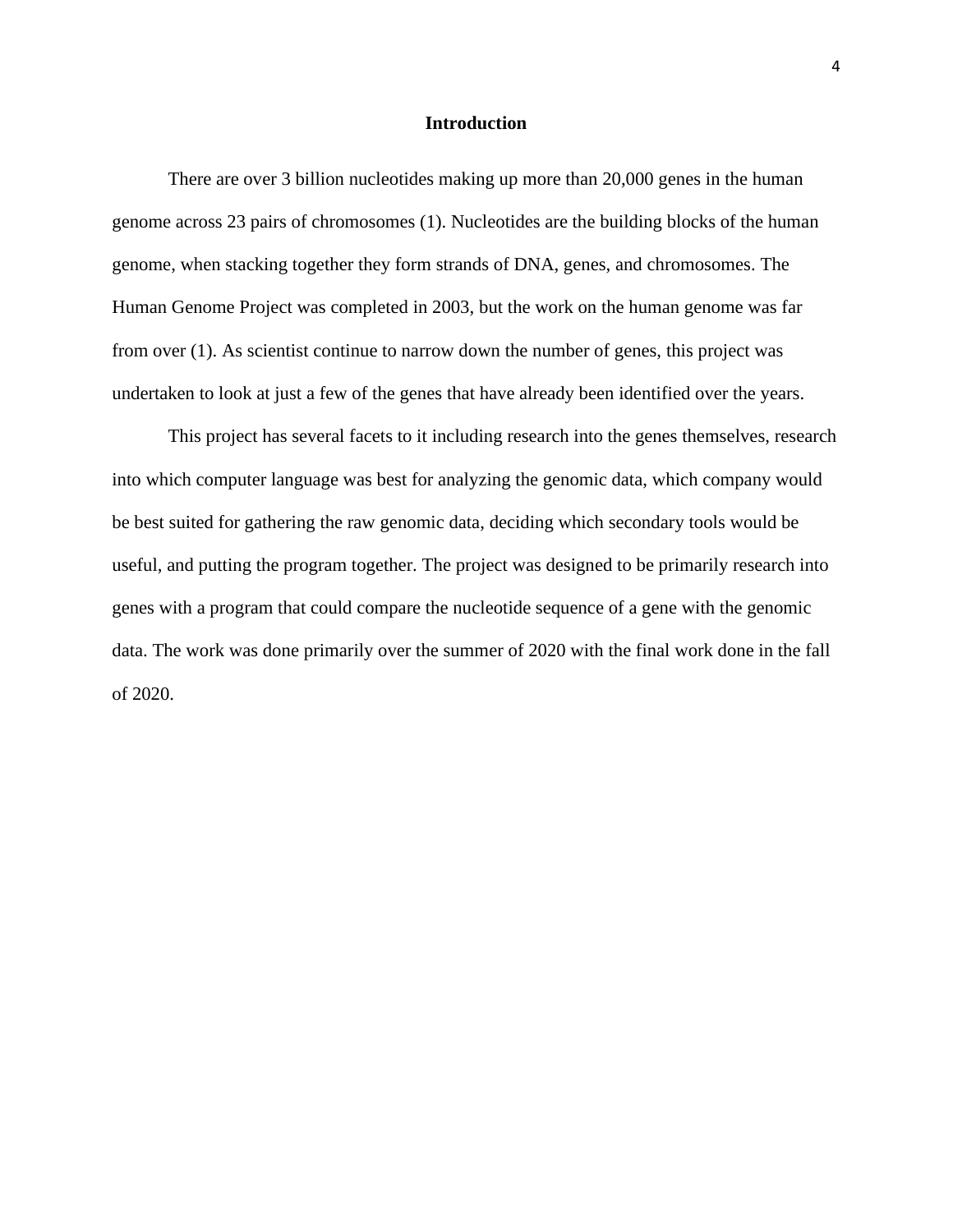#### **Chapter 1: Nebula Genetics, Research, and Coding**

This project began with setting out a plan. First, a company had to be selected from which to receive the genomic data. Second, research would have to be conducted throughout the project. Using the National Center for Biotechnology Information, NCBI, database, search terms were entered, and the results were examined for useful genes. The final phase was writing the program itself and deciding if any secondary software packages were required. Initially, Perl was proposed to be the programming language of choice, but this was changed to installing Ubuntu, a Linux distribution, in order to write the program as a Bash script.

#### **Nebula Genetics**

There were several options for having my genomic data collected and the results delivered. Nebula Genetics was selected because it was a reasonably priced alternative to some of the more expensive options. Nebula Genetics was founded by George Church, a Harvard and MIT professor, in 2018 (2). There were two options, the .4X and the 30X test kits. The .4X kit tests the 40% of your genome where most of your genes that create your physical characteristics reside and the 30X kit tests your entire genome thirty times. Initially, only the .4X kit was ordered and much of the work was done with only this option available. During the later segment of the project the 30X kit was purchased and results were received at the end of the summer. This meant that most of the project was conducted using the data from the .4X and was rechecked at the end with the 30X.

#### **Research**

The next phase of the project was conducting the research. This was started at the beginning of the summer and continued throughout the project. The NCBI database become the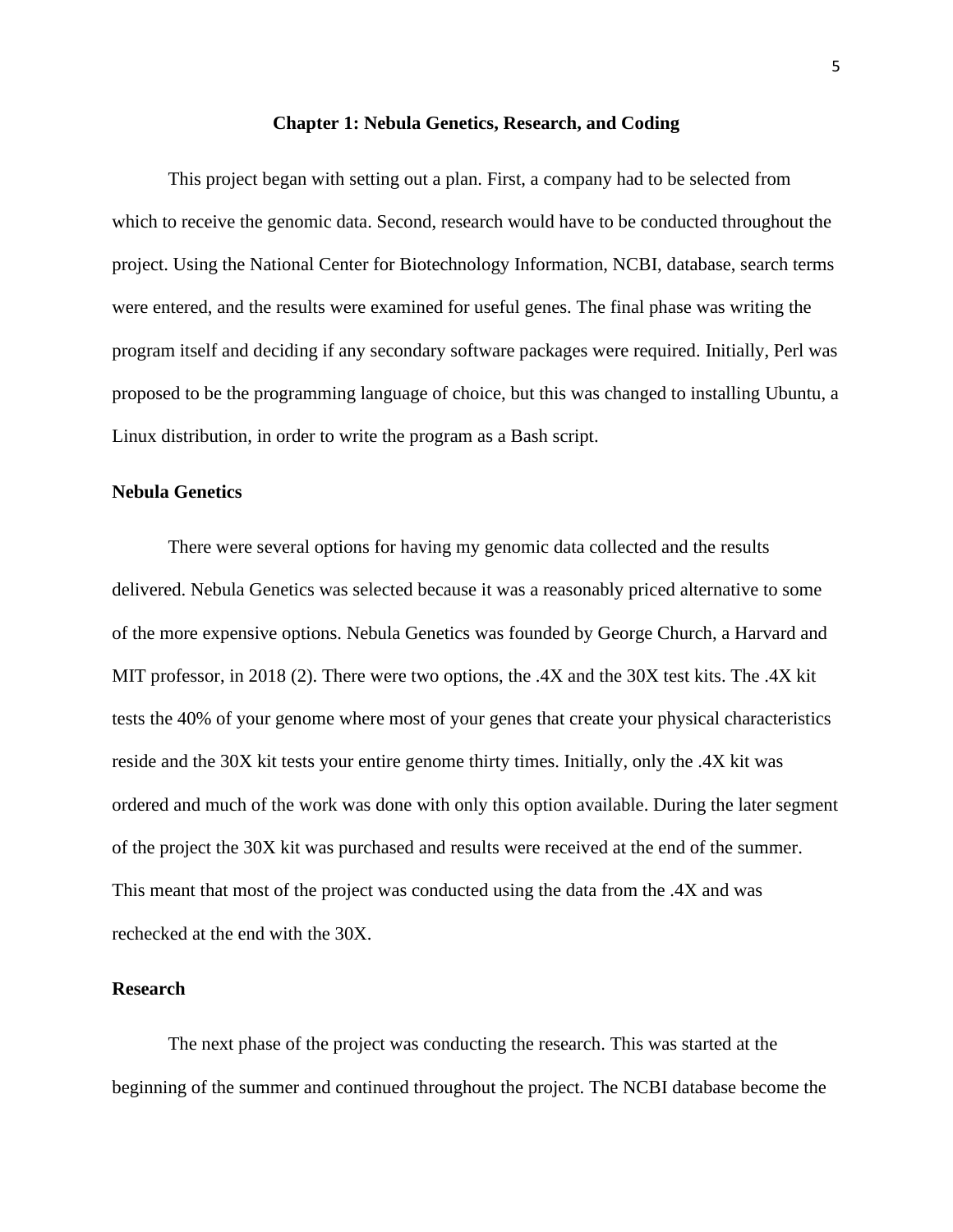primary resource, though early attempts at collecting data did not take advantage of this resource and produced no noticeable results as many results would list the genes but not the nucleotide code. Search results from the NCBI database included the genes name, chromosomal location, nucleotide sequence and provided all of the genes looked at throughout the project.

One gene looked at was interleukin 13, otherwise known as IL13 (3). This gene is related to asthma and can be found on chromosome 5. OCA2 melanosomal transmembrane protein, OCA2, is found on chromosome 15 and is related to brown or blue eye color (4). Melanocortin 1 receptor, MC1R, is related to blond hair and can be found on chromosome 16 (5). Tyrosinase related protein 1, TYRP1, is involved in skin tone, defective ones can cause albinism, and this gene can be found on chromosome 9 (6).

#### **Coding**

Creating the program was begun after research had been ongoing for several weeks. Perl was the initial choice because of familiarity with it and its use as a biological coding language. The choice was made to install Ubuntu to create a Bash script instead because of the ability to use tools such as Samtools. This was a software package that would allow for formatting of the files received from Nebula Genetics. The files received were in the formats of BAM, Binary Sequence Alignment/Map, and BAI, which are index files for their respective BAM files. BAM files are compressed SAM, Sequence Alignment/Map, files. These BAM files require the use of Samtools to change them into SAM files, which are a readable format. Samtools also require the BAI files to correctly convert the BAM files into the SAM format.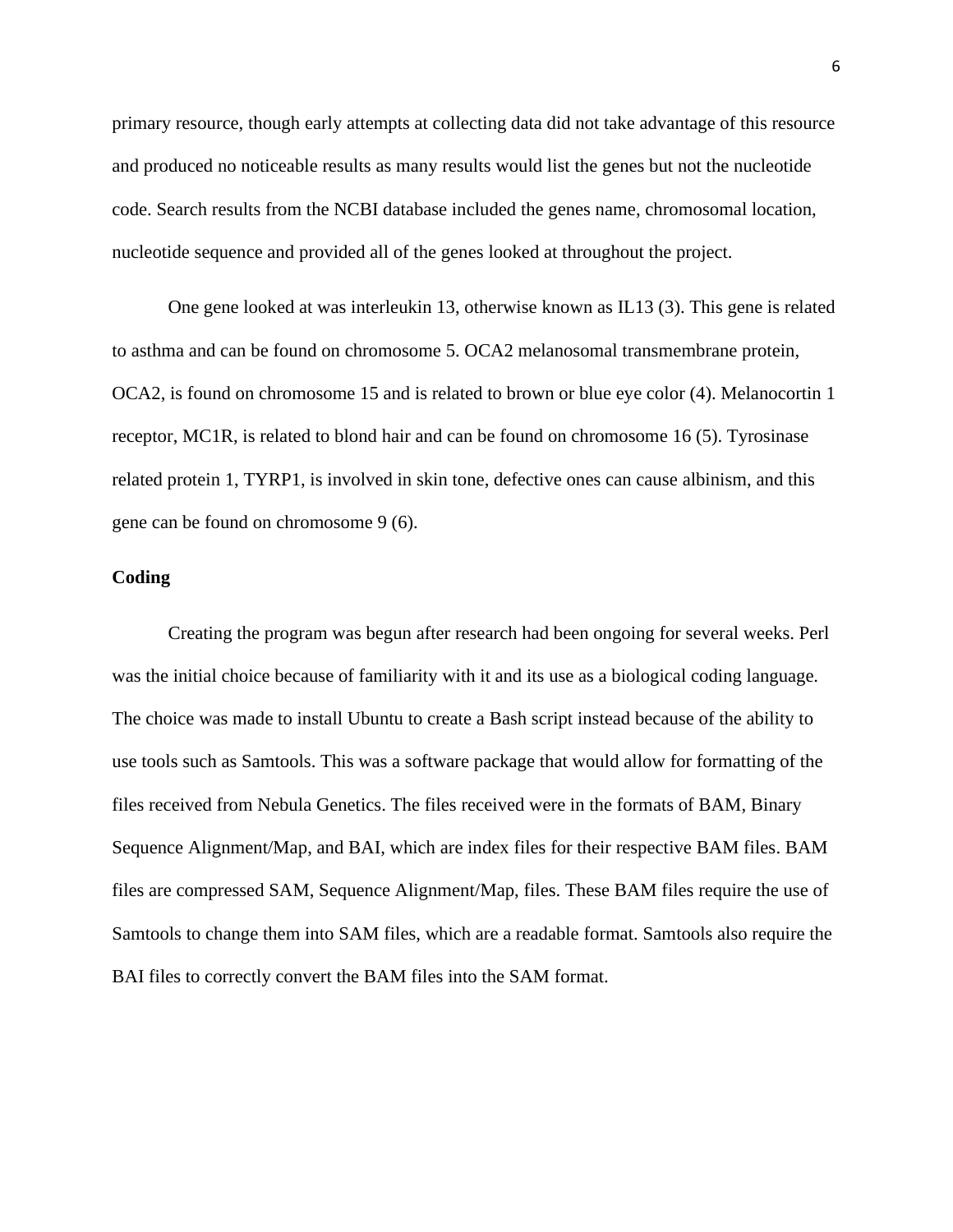#### **Chapter 2: Problems and Solutions**

The initial problem, which involved how to find an efficient way to conduct the research aspect of the project, was solved by using the NCBI database. Searching the internet for generic terms such as, "genes for hair color" or "genes for asthma" sometimes resulted in finding the genes, but not the nucleotide code that was required to use with the program. The NCBI allowed for more generic search terms such as, "human, hair" or "human, asthma". Other problems also began to arise as the coding got underway, including the challenge of learning to write in Bash and how to use Samtools. The problems that occurred over the summer included: not being able to install Samtools, not being able to reformat the genomic data, not being able to read in the nucleotide sequence for various reasons, and not being able to program for things such as mutations in the genetic code. A foundational problem with the project was that the presence of a gene did not indicate the gene was active. This meant that having a gene, such as related to asthma, did not mean you had asthma. The program was unable to tell the difference between active and inactive genes which meant the program could not return meaningful data.

Not being able to install Samtools was solved after switching to Bash, instead of Perl, and moving some file directories from the Windows OS to the Linux shell. Using a new programming language often results in many errors in coding and this caused many of the delays in reformatting the genetic data. These mistakes were corrected in due time by learning more tips and tricks of Bash. The program code only received the nucleotide data when it was imputed from the keyboard. This was quite an issue because the length of genes can be in the thousands of nucleotides, and there was no confidence in being able to accurately input one gene let alone testing several. Because of using the Linux shell, copying the data into the program was not possible, and the program was unable to compare data from one file to data from another. The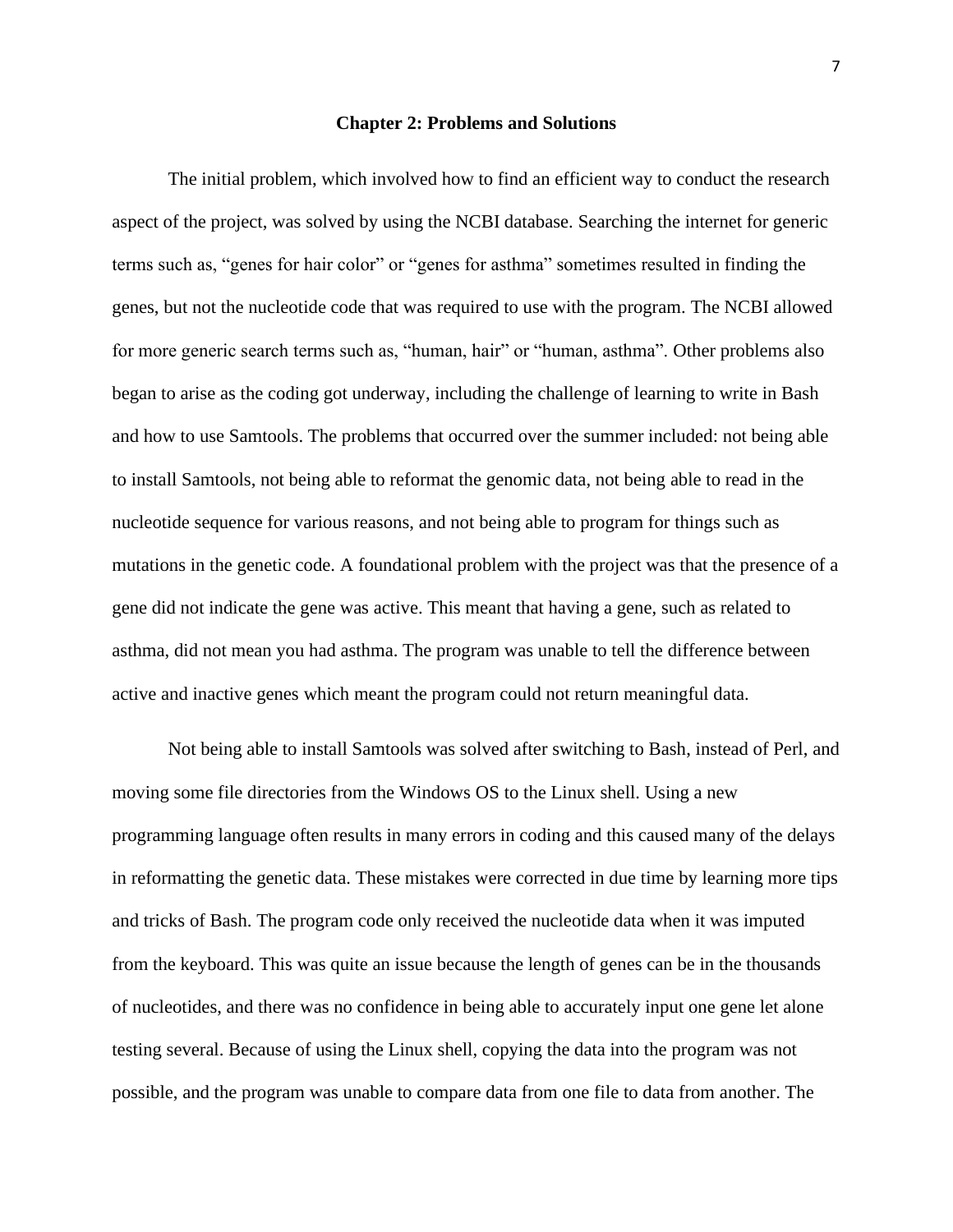program was also unable to have the possibility of mutations coded into it because that would require allowing for the genetic code to not line up with the reference genome. These problems with inputting data and accounting for mutations meant the program could work only on a very small scale.

The program did accept lines of code imputed from the keyboard and could accurately check the string of code against the reference genome, but strands of code hundreds of nucleotides long offered no confidence of being imputed correctly. Because the program would not give the desired results, another solution was needed. Using IGV, the Integrative Genomic Viewer, a free software used for visualizing genomic data, the genomic data from Nebula Genetics was able to be reviewed. The previously mentioned genes were all able to be located. The premise of this project was flawed because not being able to account for mutations or whether genes were active or inactive meant there was little to no chance of success as originally envisioned.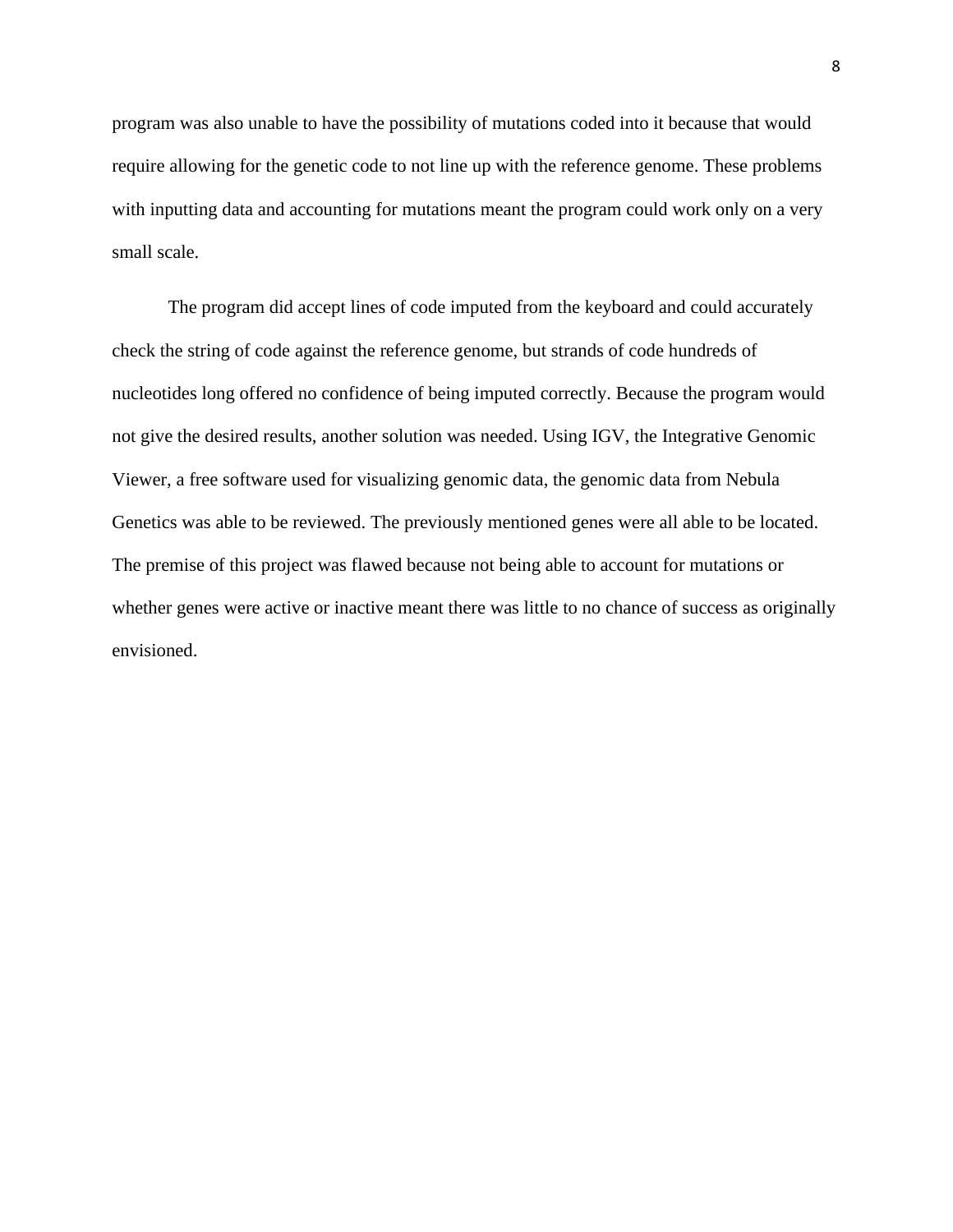#### **Conclusion**

This project looked at only four of the more than 20,000 genes but being able to examine my own genetic code was fascinating. Nebula Genetics may have taken longer than was expected in regard to returning the data, but the kit was remarkably easy to use. Research had its lulls but was successful in finding nucleotide sequences to search for. The program ultimately did not work as anticipated, but I found it to be an engaging project that reminded me of the enjoyment I find from coding. Not being able to account for the active/inactive status of a gene or for mutations meant the program could not work successfully.

I find myself amazed at the depth of knowledge we have accumulated on the human genome. Even with our knowledge, there is still so much more to be discovered and cataloged. The fact an undergrad student can spend a summer researching, coding, and using freely available software to look into their own genomic data is a testament to how far science has come. I greatly enjoyed the experience of the research and coding. I hope to take what I have learned from this project and use it to continue conducting research throughout my career in the biological sciences.